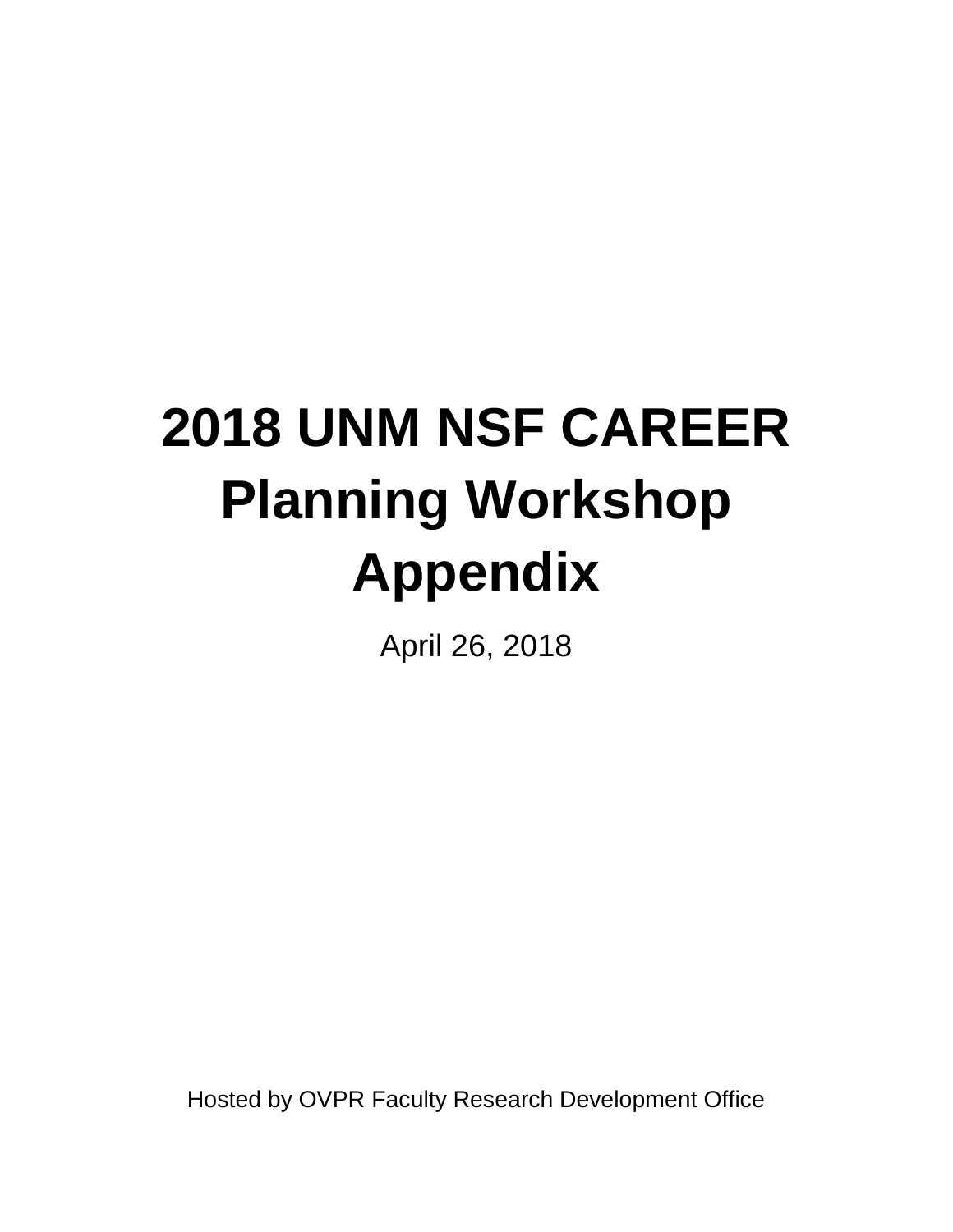# **Table of Contents**

| <b>Title</b>                               | Page           |
|--------------------------------------------|----------------|
| <b>CAREER Proposal Timeline</b>            | 1              |
| <b>CAREER Solicitation Highlights</b>      | $\overline{2}$ |
| <b>Additional CAREER Information</b>       | 6              |
| <b>UNM CAREER Awardees Information</b>     | $\overline{7}$ |
| So You Want to Win a CAREER Award Paper    | 11             |
| <b>CAREER Workshop Contact Information</b> | 13             |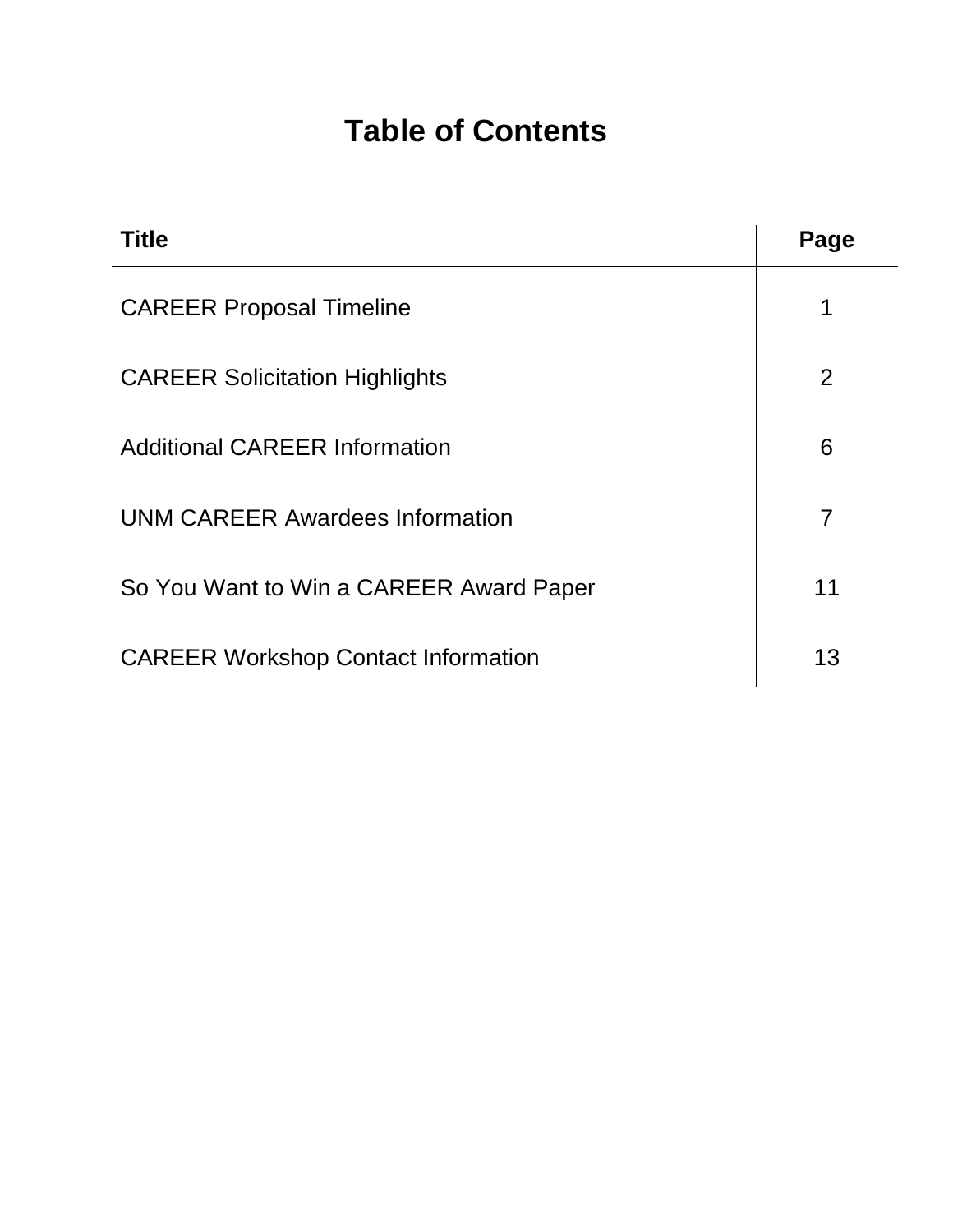

# **CAREER Proposal Timeline**

| <b>Time Frame</b> | <b>Task</b>                                                                                          |
|-------------------|------------------------------------------------------------------------------------------------------|
| $D - 12$ months   | Start making outreach connections if part of your proposal                                           |
| $D - 6$ months    | Select expert readers to advise on proposal (Internal & External)                                    |
| $D - 2$ months    | Talk to your chair about required resources you'll need to include in<br>department letter           |
|                   | Share a rough draft with readers (non-expert & expert)                                               |
|                   | Start working with department FRSO or administrator to develop<br>proposal                           |
| $D - 5$ weeks     | Polished draft to readers (non-expert & expert)                                                      |
| $D - 3$ weeks     | Chair should have your draft proposal including their department letter<br>and your CV               |
| $D - 2$ weeks     | Proofreading of proposal by readers (non-expert)                                                     |
| $D - 5$ days      | Route your proposal with final budget and other non-technical pieces +<br>drafts of technical pieces |
| $D - 2$ days      | OSP should have your final proposal                                                                  |
| <b>Due Date</b>   | NSF has your proposal                                                                                |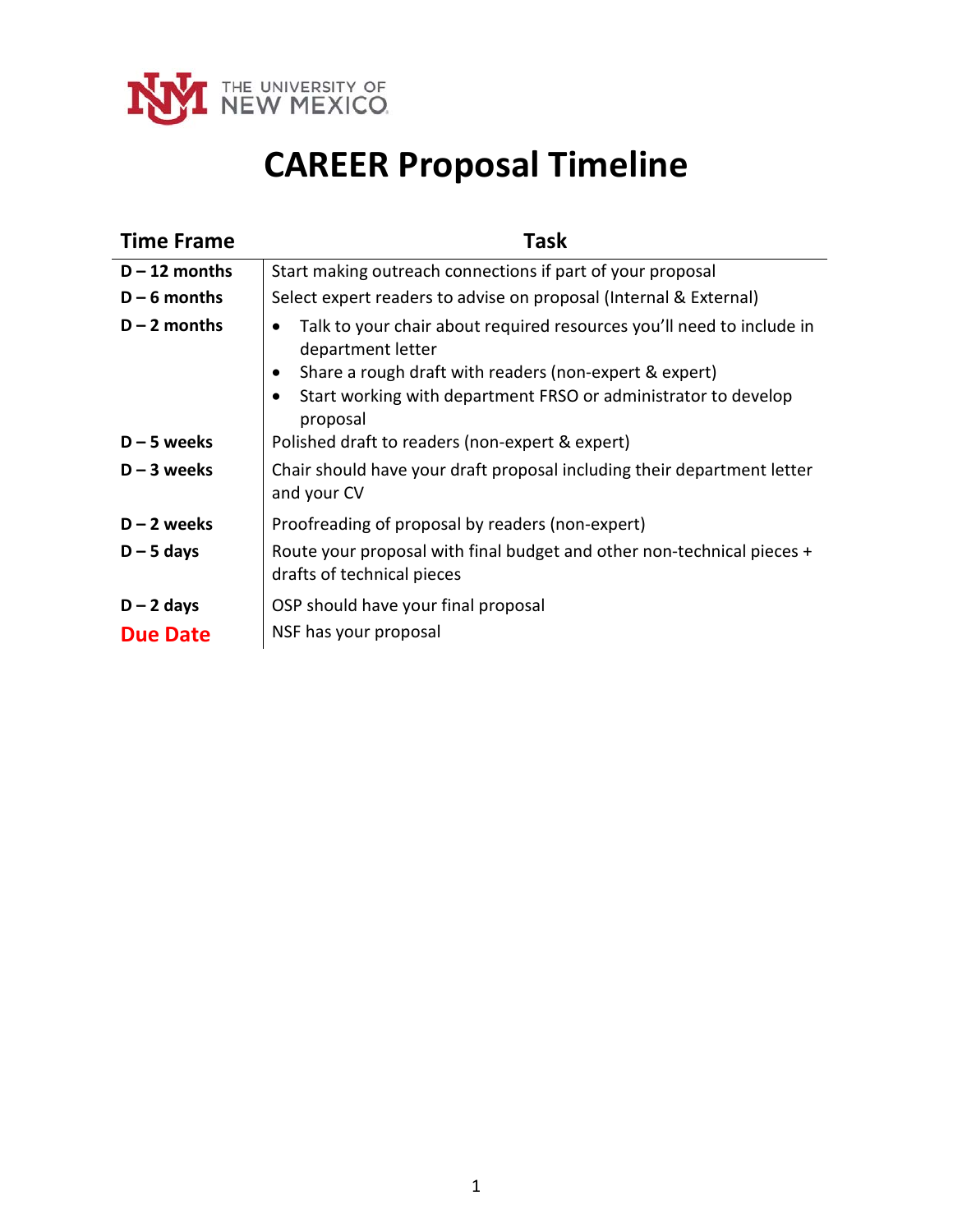

# **CAREER Solicitation Highlights**

# **Goals of the NSF CAREER Award**

- 1. Provide substantial support for five years to allow the career development of outstanding new teacher-scholars.
- 2. Build a foundation for a lifetime of integrated contributions to research and education.
- 3. Provide incentives to Universities to value that integration.
- 4. Increase participation of those traditionally underrepresented in STEM disciplines.

## **What Makes the CAREER Different?**

- Tenure-track, assistant professors (or equivalent) ONLY
- No co-PIs allowed
	- Paid senior personnel can now be included in [NSF 17-537](https://www.nsf.gov/pubs/2017/nsf17537/nsf17537.pdf) if effectively justified
	- Subawards for collaborators are allowed
	- **Primary budgetary support should be to PI and their research efforts**
- PIs awarded other federal funding are still eligible for the CAREER.
- PIs can apply for CAREER up to 3 times, but only once per cycle.
- CAREER emphasizes the start of an integration between **research** and **education**

### **CAREER Basics**

- Project Title **CAREER:** Title of Your Proposal
- Project Description 15 pages
	- A description of the proposed research project, including preliminary supporting data where appropriate, specific objectives, methods and procedures to be used, and expected significance of the results
	- A description of the proposed educational activities and their intended impact
	- A description of how the research and educational activities are integrated or synergistic
	- Individual sections specifically labeled: **Broader Impacts** and **Intellectual Merit**
	- Results of prior NSF support, if applicable.
- Departmental Letter  $-2$  pages
	- Statement indicating eligibility of PI.
	- Indication that proposed CAREER research and education activities are supported by and advance the educational and research goals of the department and the organization.
	- Departmental commitment to the support and professional development of the PI including mentoring plan
- Letters of Collaboration Single sentence on letterhead stationery
	- "If the proposal submitted by Dr. [insert the full name of the Principal Investigator] entitled [insert the proposal title] is selected for funding by the NSF,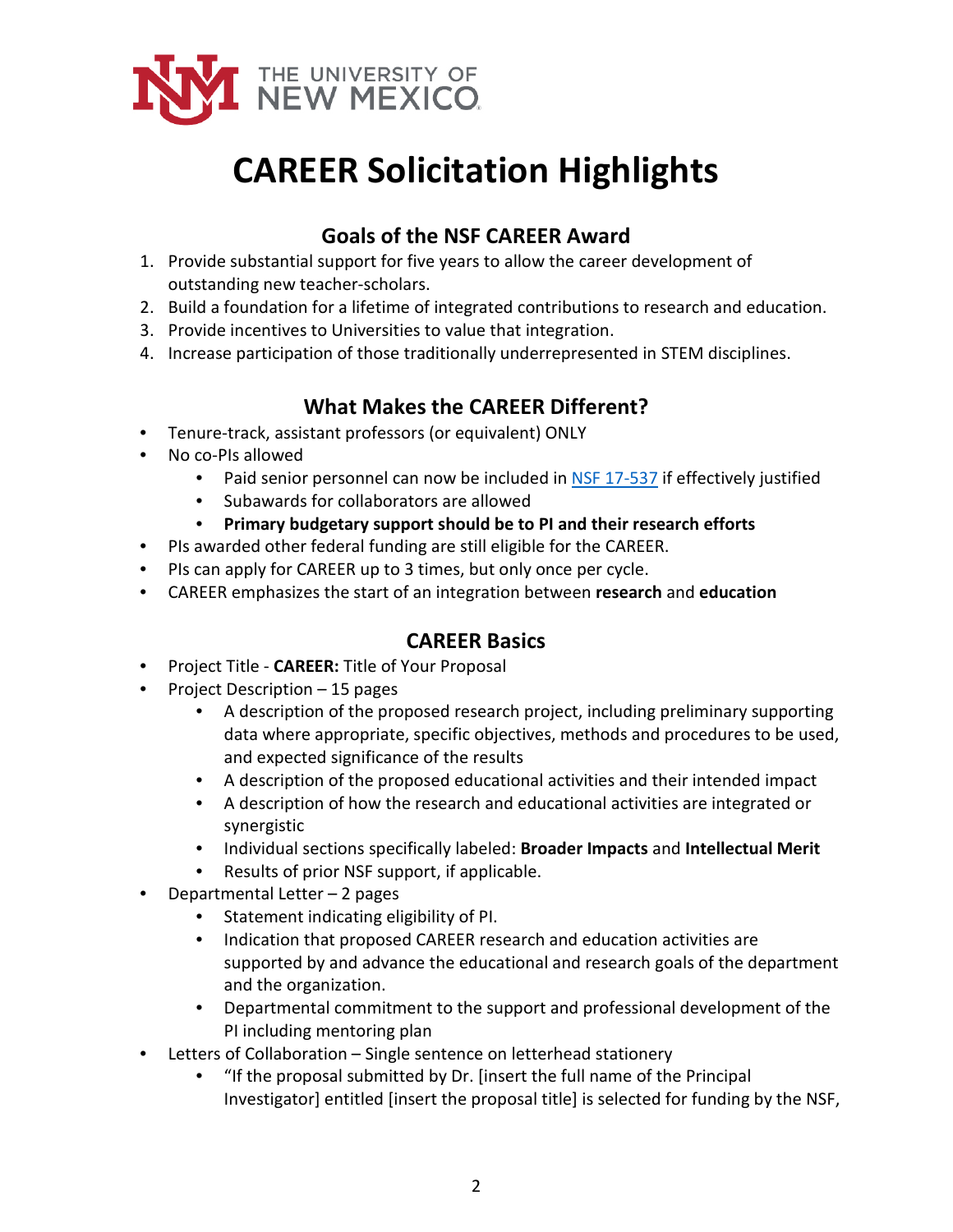

it is my intent to collaborate and/or commit resources as detailed in the Project Description or the Facilities, Equipment or Other Resources section of the proposal."

### **Additional NSF Requirements**

- Project Summary 1 page
	- Overview
	- Intellectual Merit
	- Broader Impacts
	- DO NOT upload as a supplementary document unless the use of special characters is absolutely necessary.
- References Cited
- Biographical Sketch 2 pages
- Collaborators & Other Affiliations Information
- Current and Pending Support
- Facilities, Equipment and Other Resources
- Budget
- Budget Justification 3 pages
- Data Management Plan 2 pages
- Postdoctoral Mentoring Plan 1 page (if applicable)
- [Proposal Classification Form](https://www.reginfo.gov/public/do/PRAViewIC?ref_nbr=200906-3145-002&icID=44202)  All proposals submitted to the **Directorate for Biological Sciences** must include BIO's proposal classification form.

### **2018 Due Dates**

- July 18 (Biological Sciences, Computer & Information Science and Engineering, and Education and Human Resources directorates)
- July 19 (Directorate for Engineering)
- July 20 (Geosciences; Mathematical and Physical Sciences; and Social, Behavioral, and Economic Sciences directorates)

### **Budget**

The minimum CAREER award is \$400,000 for a five-year period, except for proposals to the Directorate for Biological Sciences, the Directorate for Engineering, or the Division of Polar Programs. For BIO, ENG, and PLR, the minimum award size is \$500,000 over five years. **Note: While these are minimum award amounts, in many cases they are also the maximum award amounts. OCG recommends discussing any significant deviations from these amounts with the cognizant program officer in the directorate, division, or program to which you are applying.**

### **Specific Tips from the NSF Related to the Project Description**

Education Activities – The education component of the proposal may be in a broad range of areas and may be directed to any level: K-12 students, undergraduates, graduate students, and/or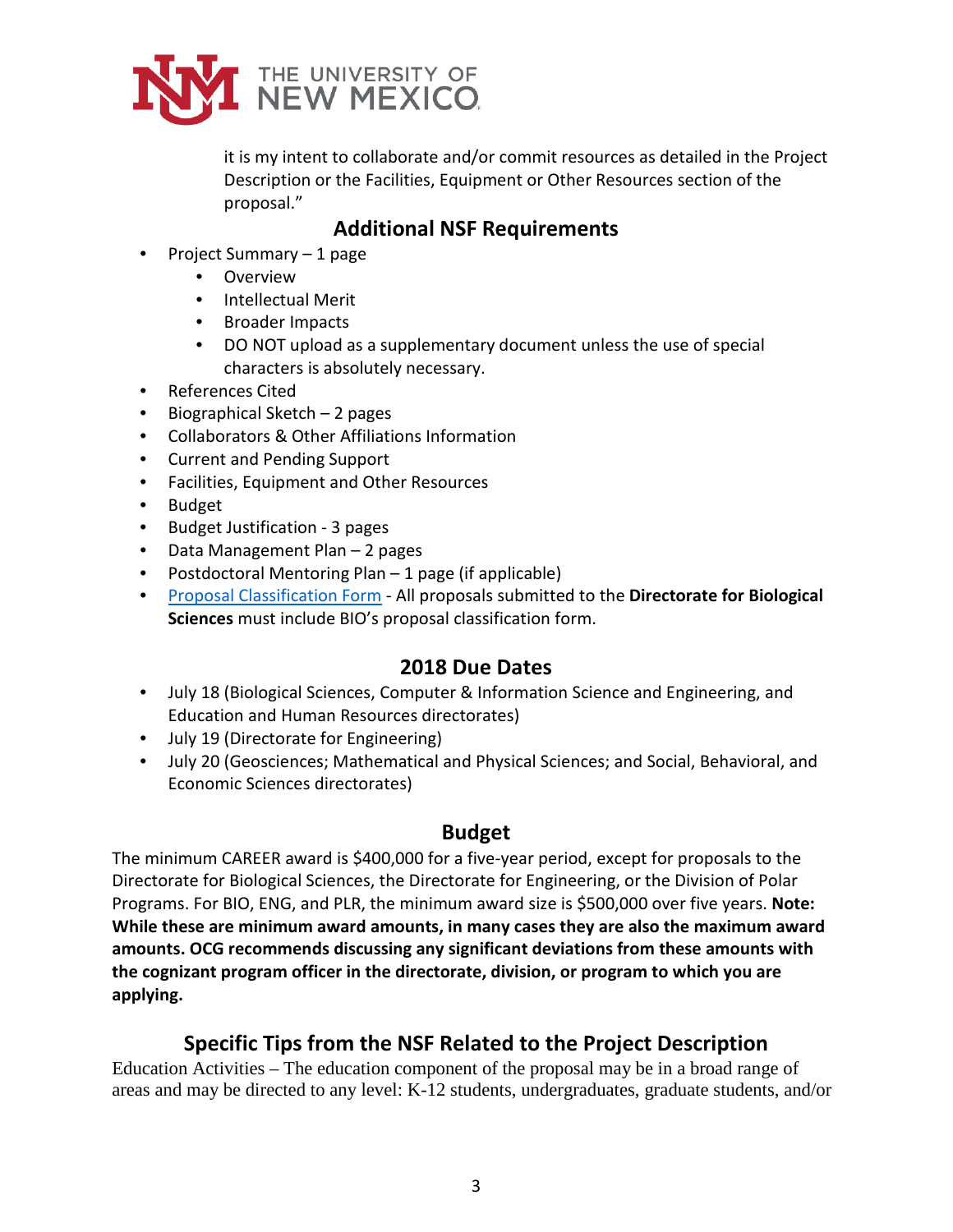

the general public, but should be related to the proposed research and consistent with the career goals of the PI. Some examples are: incorporating research activities into undergraduate courses; teaching a graduate seminar on the topic of the research; designing innovative courses or curricula; providing mentored international research experiences for U.S. students; linking education activities to industrial, international, or cross-disciplinary work; supporting teacher preparation and enhancement; conducting outreach and mentoring activities to enhance scientific literacy or involve students from groups that have been traditionally underrepresented in science; researching students' learning and conceptual development in the discipline; implementing innovative methods for evaluation and assessment; or creating cyberinfrastructure that facilitates 6 involvement of the broad citizenry in the scientific enterprise. Education activities may also include designing new or adapting and implementing effective educational materials and practices. Such activities should be consistent with research and best practices in curriculum, pedagogy, and evaluation. Proposers may build on, or otherwise meaningfully participate in, existing NSF-supported activities or other educational projects ongoing on campus.

Cross-Disciplinary Perspectives – NSF recognizes that disciplinary boundaries evolve with time and that inter-, multi-, transdisciplinary approaches are often needed to push the frontiers of research and education. We invite proposals from early-career investigators who wish to pursue research and education activities that cross disciplinary boundaries. Increasingly, CAREER proposals are co-reviewed by more than one program within a Division or a Directorate, or across Directorates/Offices. We encourage investigators to seek research and education collaborations with partners in other areas of academia as well as from other sectors (for example, partnerships with industry, national laboratories, schools and school districts, or museums). Investigators have the option of including the associated costs in the budget line items of the proposal, or in subawards to another institution for all necessary research and educational activities (for example, hiring an external evaluator, or securing time at a shared research facility). Because the CAREER program is designed to foster individual career development, partners or collaborators may not be listed as co-principal investigators on the cover page. If critical for a given project, support for collaborators may be requested in the senior personnel or consultant services budget line items of the proposal, or in subawards to another institution. However, while recognizing that projects may entail cross-disciplinary collaborations, it is expected that the primary support for a CAREER award will be for the PI and his/her research efforts, with support for other senior personnel commensurate with their limited role in the project. Proposals submitted with co-principal investigators will be returned without review. Ensuring that the CAREER program continues to focus on fostering individual career development of early-career scientists and engineers will be an integral part of the merit review of CAREER proposals.

Cross-Sector Perspectives – NSF recognizes that individual investigators may have disciplinary and career interests that enhance their research and education plans through an additional activity such as entrepreneurship, industry partnerships, or policy. We invite proposals from early-career investigators who wish to enhance their research and education activities along these lines. If critical for a given project, investigators have the option of including the associated costs in the budget line items of the proposal or in subawards to another institution.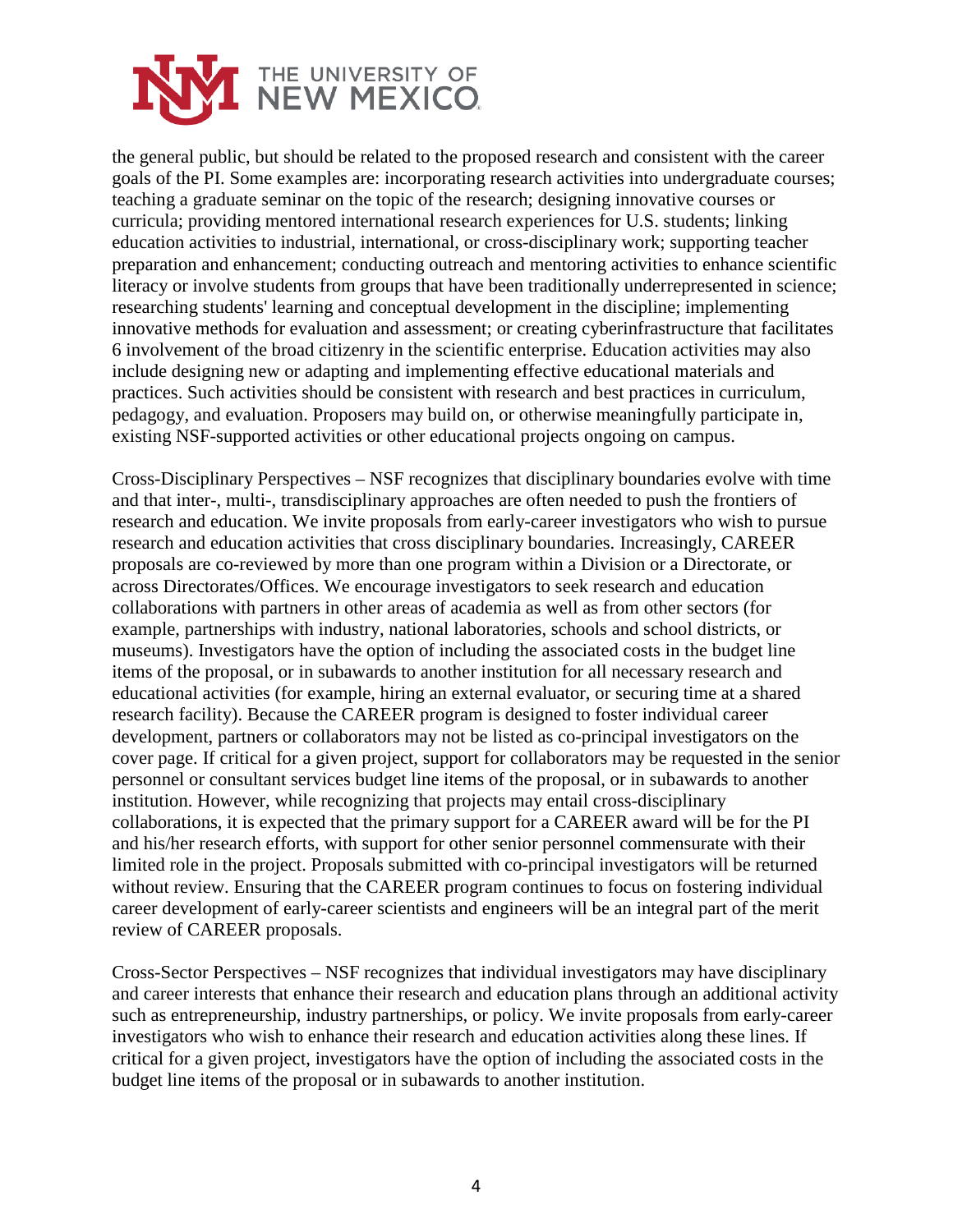

Scientific Software Development – Proposed research activities may involve development of innovative scientific software, along with related studies of reproducibility, provenance, usability, security, adoption, and sustainability of the software, as well as its adaptability to emerging technologies and requirements. If software artifacts are anticipated in a given project, investigators should state and justify which software license(s) will be used for the released software.

International/Global Dimensions – NSF encourages PIs to include international/global dimensions in their projects. As appropriate, the CAREER proposal should delineate how its activities fit within the context of expertise, facilities, data, and other resources that are being applied globally in relevant areas of research and education, and how the CAREER award would position the Principal Investigator and his/her organization to take a leadership role. If applicable, the proposal should clearly state how the research and education activities will be enhanced by international engagements, and should describe the benefits to participants in the U.S. and abroad. If an international component is included, proposers are encouraged to contact the relevant country Program Officer in the Office of International Science and Engineering (OISE) listed in [http://www.nsf.gov/od/iia/ise/countrylist.jsp.](http://www.nsf.gov/od/iia/ise/countrylist.jsp)

Field Work in the Polar Regions – For guidance on submitting information about field work proposed in the Arctic or Antarctica, proposers should contact the Program Officer in [Polar](http://www.nsf.gov/div/index.jsp?div=PLR)  [Programs](http://www.nsf.gov/div/index.jsp?div=PLR) who is associated with the program most closely aligned with the research being proposed.

Proposals Requiring Seagoing Facilities – For guidance on submitting proposals that require use of sea-going facilities such as ships (including those participating in the University National Oceanographic Laboratory System [UNOLS], foreign vessels under charter or other arrangements, submersibles, remotely operated vehicles, autonomous underwater vehicles, etc.), proposers should contact the Program Officer in [Ocean Sciences](http://www.nsf.gov/div/index.jsp?div=OCE) who is associated with the program most closely aligned with the research being proposed.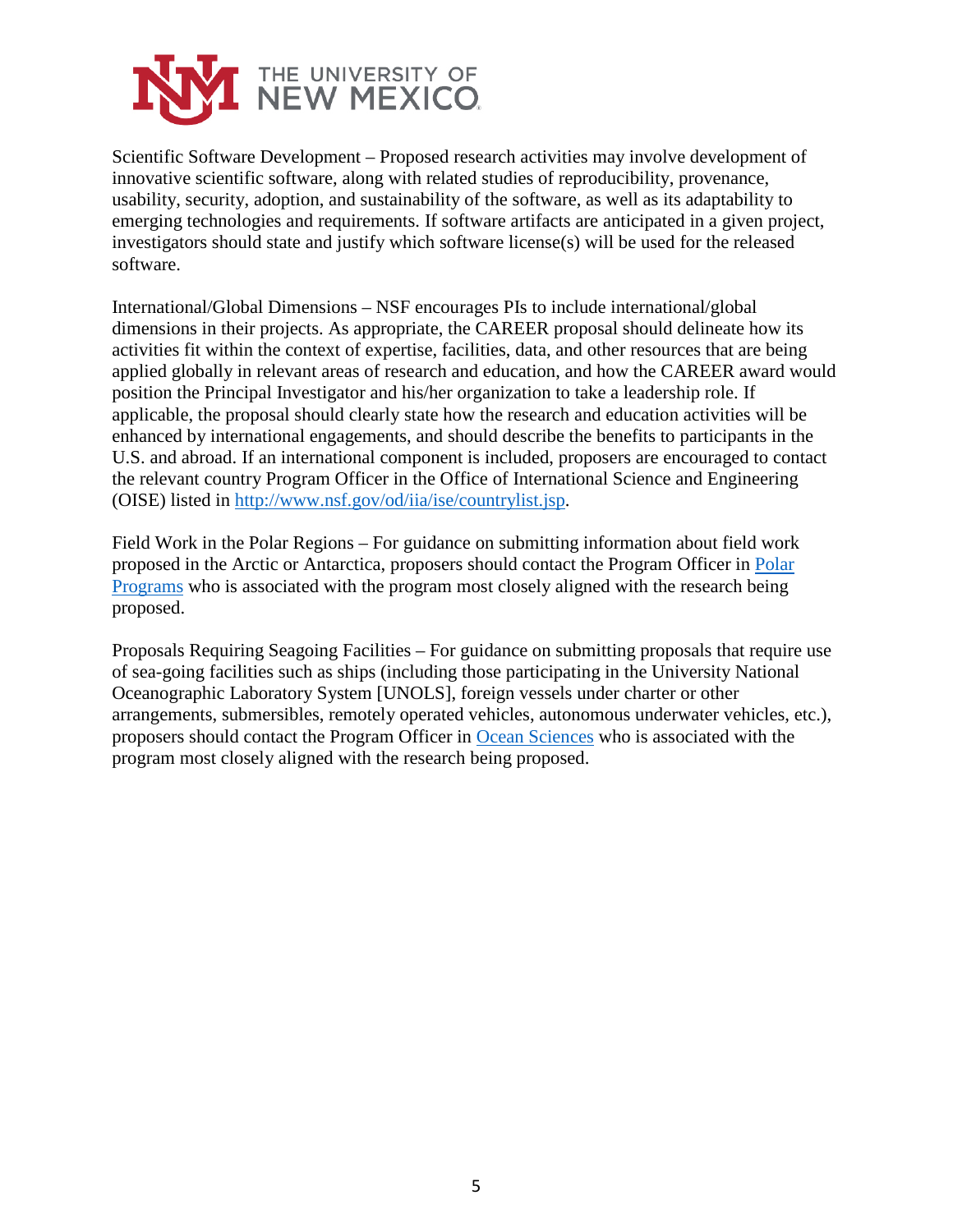## **Additional CAREER Information**

2018 CAREER solicitation [- https://www.nsf.gov/pubs/2017/nsf17537/nsf17537.pdf](https://www.nsf.gov/pubs/2017/nsf17537/nsf17537.pdf)

NSF CBET Mock Review Panel -<https://www.nsf.gov/eng/cbet/multimedia/webinar.jsp>

NSF 2015 CAREER webinar video -

[http://www.tvworldwide.com/events/nsf/151102/globe\\_show/default\\_go\\_archive.cfm?gsid=2854&typ](http://www.tvworldwide.com/events/nsf/151102/globe_show/default_go_archive.cfm?gsid=2854&type=flv) [e=flv](http://www.tvworldwide.com/events/nsf/151102/globe_show/default_go_archive.cfm?gsid=2854&type=flv)

NSF 2015 CAREER webinar slides [https://www.nsf.gov/mps/dms/career\\_and\\_pecase\\_information/career\\_webinar\\_slides\\_2015.pdf](https://www.nsf.gov/mps/dms/career_and_pecase_information/career_webinar_slides_2015.pdf)

NSF Broader Impacts brochure - [https://www.nsf.gov/od/oia/publications/Broader\\_Impacts.pdf](https://www.nsf.gov/od/oia/publications/Broader_Impacts.pdf)

Additional Resources from UNM - http://frdo.unm.edu/early\_investigator/resources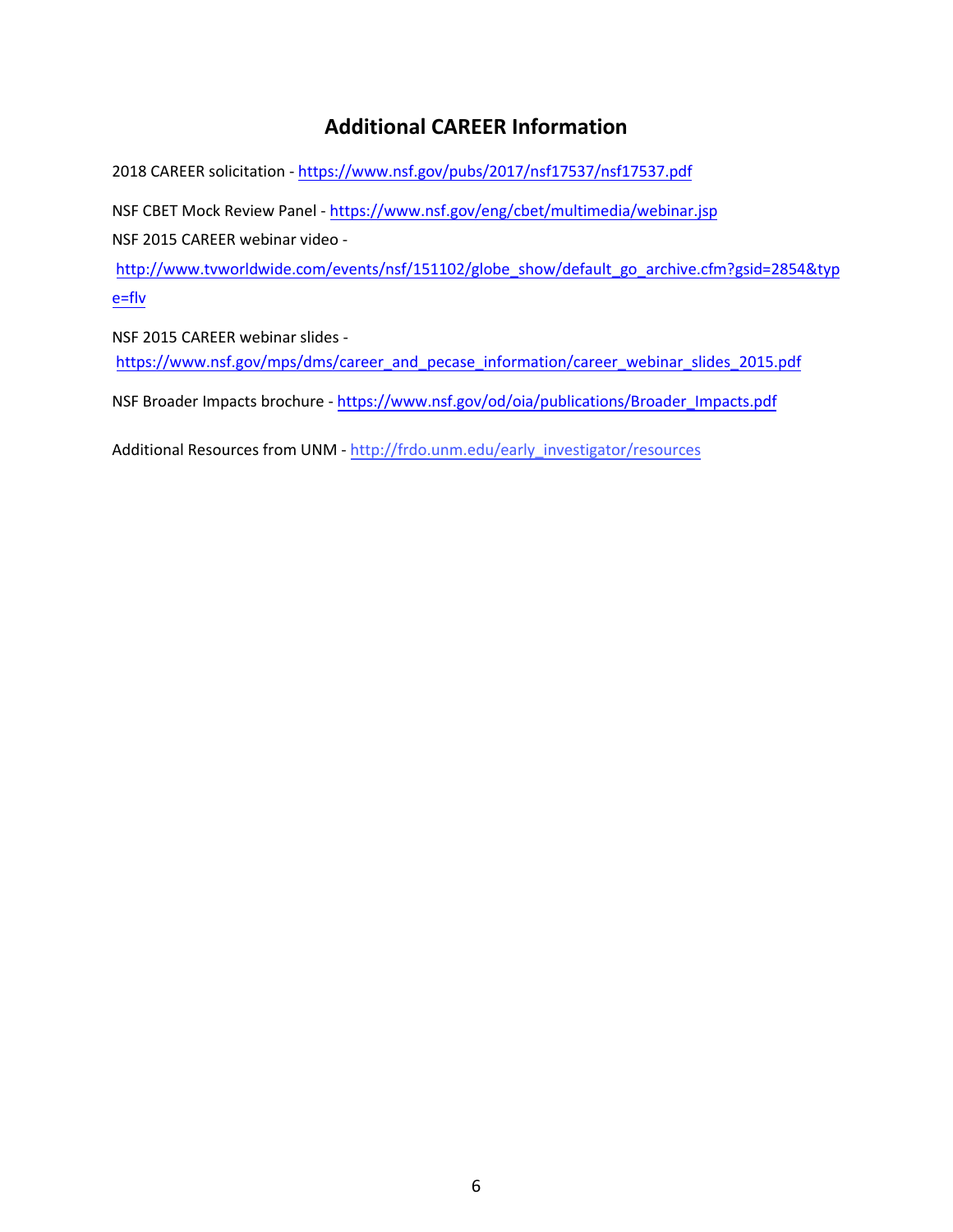| Principal Investigator PI Email Address |                                          | <b>Title</b>                                                                                                                                                  | <b>NSF Org</b>           | <b>Start</b><br><b>Date</b> |
|-----------------------------------------|------------------------------------------|---------------------------------------------------------------------------------------------------------------------------------------------------------------|--------------------------|-----------------------------|
| Peng, Zhen                              | pengz@unm.edu                            | <b>CAREER: Physics-Oriented Statistical Wave Analysis Integrating</b><br>Order and Chaos                                                                      | <b>ECCS</b>              | 2018                        |
| Svihla, Vanessa                         | vsvihla@unm.edu                          | CAREER: Framing and Reframing Agency in Making and<br>Engineering (FRAME)                                                                                     | <b>EEC</b>               | 2018                        |
| Becerra, Francisco<br>Elohim            | fbecerra@unm.edu                         | <b>CAREER: Quantum Measurements for Optical Communications</b>                                                                                                | <b>PHY</b>               | 2017                        |
| Cerrato, Jose                           | jcerrato@unm.edu                         | CAREER: Understanding Reactivity in American Native Impacted<br>Uranium Mines (URANIUM): Research, Education and Outreach                                     | <b>CBET</b>              | 2017                        |
| Habteyes, Terefe                        | habteyes@unm.edu                         | CAREER: Near-Field Imaging for Nanoscale Visualization of<br>Exciton-Plasmon Energy Transfer                                                                  | <b>CHE</b>               | 2017                        |
| Giri, Ramesh                            | rgiri@unm.edu                            | CAREER: SusChEM: Development of Tandem and Multi-<br>Component Couplings with Base Metals and Organic Electron<br>Donors                                      | <b>CHE</b>               | 2016                        |
| Han, Sang Eon                           | sehan@unm.edu                            | <b>CAREER: Symmetry Control in Photonic Nanostructures for</b><br><b>Enhanced Optical Properties</b>                                                          | <b>DMR</b>               | 2016                        |
| Schmandt, Brandon                       | bschmandt@unm.edu                        | <b>CAREER: Mantle Seismic Structure Beneath North America and</b><br>Evolving Seismcity in the Raton Basin                                                    | <b>EAR</b>               | 2016                        |
| Skripka, Anna<br>Tapia, Lydia           | skripka@math.unm.edu<br>tapia@cs.unm.edu | <b>CAREER: Noncommutative Analysis</b><br>CAREER: Modeling and Analyzing High-Dimensional Molecular<br>Assembly: Quantifying the Impact of Allergen Structure | <b>DMS</b><br><b>IIS</b> | 2016<br>2016                |
| Mafi, Arash                             | mafi@unm.edu                             | <b>CAREER: Novel Nonlinear and Quantum Multimode Optical Fiber</b><br>and Waveguide Devices                                                                   | <b>ECCS</b>              | 2015                        |
| Feezell, Daniel                         | dfeezell@unm.edu                         | CAREER: Short-Wavelength Vertical-Cavity Surface-Emitting Laser<br>Arrays Using Nonpolar and Semipolar GaN                                                    | <b>ECCS</b>              | 2015                        |
| Qin, Yang                               | yangqin@unm.edu                          | CAREER: Bottom-Up Approaches for Precisely Nanostructuring<br>Hybrid Organic/Inorganic Multi-Component Composites                                             | <b>DMR</b>               | 2015                        |
| Estrada-Piedra, Trilce                  | estrada@cs.unm.edu                       | CAREER: Enabling Distributed and In-Situ Analysis for<br>Multidimensional Structured Data                                                                     | <b>ACI</b>               | 2015                        |
| Dirk, Elizabeth                         | edirk@unm.edu                            | CAREER: Engineering Three-Dimensional Environments for the<br>Generation of Functional Aortic Heart Valve Tissue                                              | <b>CBET</b>              | 2014                        |
| Oishi, Meeko                            | oishi@unm.edu                            | CAREER: Formal Tools For Analysis and Design of Collaborative<br><b>Hybrid Systems</b>                                                                        | <b>CMMI</b>              | 2013                        |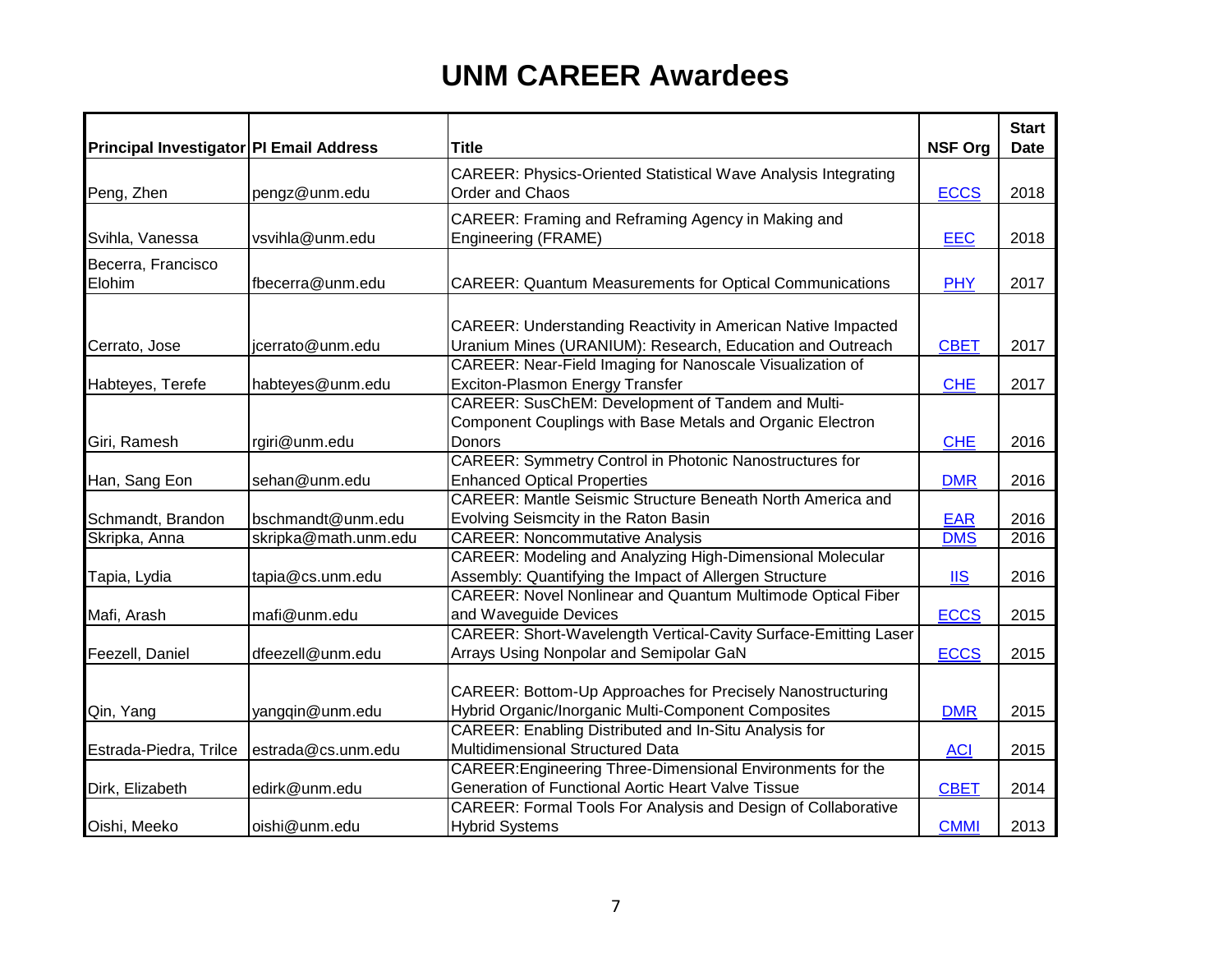|                     |                       | CAREER: Evaluating the Impacts of River Engineering and Stream           |             |      |
|---------------------|-----------------------|--------------------------------------------------------------------------|-------------|------|
|                     |                       | Restoration Projects on the Ecosystem Service of Floodwave               |             |      |
| Stone, Mark         | stone@unm.edu         | Attenuation                                                              | <b>CBET</b> | 2013 |
|                     |                       | CAREER: Interface-induced misfolding and aggregation of                  |             |      |
| Chi, Eva            | evachi@unm.edu        | intrinsically disordered proteins                                        | <b>CBET</b> | 2012 |
|                     |                       | CAREER: Innovations in Markov Chains: Metrics, Duality and               |             |      |
| Hayes, Thomas       | hayes@cs.unm.edu      | Liftings                                                                 | <b>CCF</b>  | 2012 |
|                     |                       | CAREER: RADIATION PRESSURE BASED OPTOMECHANICAL                          |             |      |
|                     |                       | RF SIGNAL PROCESSING FOR COMMUNICATION AND                               |             |      |
| Hossein-Zadeh, Mani | mhz@chtm.unm.edu      | <b>SENSING</b>                                                           | <b>ECCS</b> | 2011 |
|                     |                       | <b>CAREER: Phononic Crystals: Theory and Practical</b>                   |             |      |
| Leseman, Zayd       | zleseman@ksu.edu      | Implementations                                                          | <b>CMMI</b> | 2011 |
|                     |                       | <b>CAREER: Understanding Structure-Function Relationships in</b>         |             |      |
|                     |                       | Polymeric Semiconductor Materials from Top-Down and Bottom-Up            |             |      |
| Grey, John          | jkgrey@unm.edu        | Perspectives                                                             | <b>CHE</b>  | 2010 |
|                     |                       | CAREER: 3-D Global Full Maxwell's Equations Modeling of the              |             |      |
| Simpson, Jamesina   |                       | jamesina.simpson@utah.eduEffects of a Coronal Mass Ejection on the Earth | <b>AGS</b>  | 2010 |
|                     |                       | CAREER: A Computational and Analytical Approach to Single-               |             |      |
|                     |                       | Molecule Fluorescence Imaging for the Quantitative Analysis of           |             |      |
| Lidke, Keith        | klidke@unm.edu        | Protein Interactions in Living Cells.                                    | <b>PHY</b>  | 2010 |
|                     |                       | <b>CAREER: Phylogenetic Revisions of South American Water</b>            |             |      |
|                     |                       | Beetles (Coleoptera: Adephaga: Hydradephaga): A Model for                |             |      |
| Miller, Kelly       | kbmiller@unm.edu      | <b>Teaching Systematic Biology</b>                                       | <b>DEB</b>  | 2009 |
|                     |                       | CAREER: Elucidating the regulation mechanisms of ErbB signaling          |             |      |
| Lidke, Diane        | dlidke@salud.unm.edu  | using quantitative imaging                                               | <b>MCB</b>  | 2009 |
| Petsev, Dimiter     | dimiter@unm.edu       | <b>CAREER: Transport Control in Fluidic Micro and Nanochannels</b>       | <b>CBET</b> | 2009 |
|                     |                       | CAREER: Internet Measurement in the Cat's Cradle of Global               |             |      |
| Crandall, Jedidiah  | crandall@cs.unm.edu   | Internet Censorship                                                      | <b>CNS</b>  | 2009 |
|                     |                       | PECASE: Compressive Cooperative Sensing and Navigation in                |             |      |
| Mostofi, Yasamin    | ymostofi@ece.ucsb.edu | <b>Mobile Networks</b>                                                   | <b>CMMI</b> | 2009 |
|                     |                       | <b>CAREER: A Framework for Sparse Signal Reconstruction for</b>          |             |      |
| Sen, Pradeep        | psen@ece.ucsb.edu     | <b>Computer Graphics</b>                                                 | $II$        | 2009 |
|                     |                       | <b>CAREER: Next Generation Multifunctional Composites for</b>            |             |      |
| Shen, Yu-Lin        | shenyl@unm.edu        | Radiations and Impact Hazards Mitigation                                 | <b>CMMI</b> | 2009 |
|                     |                       | CAREER: Characterization and Modeling of Asphalt Concrete for            |             |      |
| Tarefder, Rafiqul   | tarefder@unm.edu      | Moisture-Induced Damage                                                  | <b>CMMI</b> | 2007 |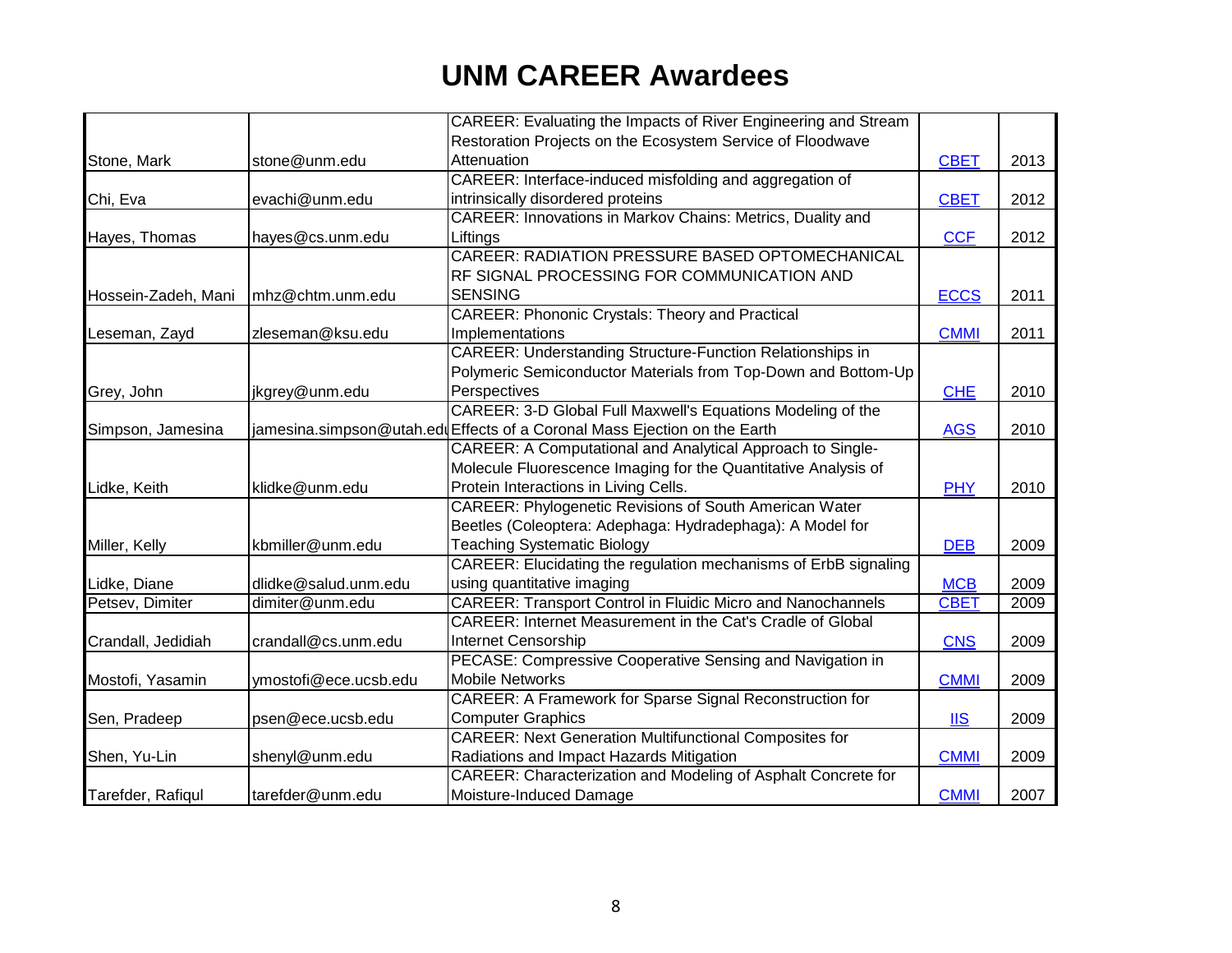|                   |                        | <b>CAREER: Quantum State Preparation via Continuous</b>                |             |      |
|-------------------|------------------------|------------------------------------------------------------------------|-------------|------|
| Geremia, JM       | jgeremia@unm.edu       | Measurement and Feedback                                               | <b>PHY</b>  | 2007 |
|                   |                        | <b>CAREER: Coordination of Dynamic Networks - A Hybrid System</b>      |             |      |
| Fierro, Rafael    | rfierro@unm.edu        | Approach                                                               | <b>ECCS</b> | 2007 |
|                   |                        | CAREER: Dynamic Multi-Domain/Multi-Granularity Network                 |             |      |
| Ghani, Nasir      | nghani@usf.edu         | Provisioning                                                           | <b>CNS</b>  | 2007 |
|                   |                        | CAREER: Foundations for Attack-Resistant, Collaborative Peer-to-       |             |      |
| Saia, Jared       | saia@cs.unm.edu        | peer Systems                                                           | <b>CNS</b>  | 2007 |
|                   |                        | <b>CAREER: Microbial Storage Products and Density: Overlooked</b>      |             |      |
|                   |                        | Fundamentals and Promising Opportunities in Biological Solids          |             |      |
| Schuler, Andrew   | schuler@unm.edu        | Separation                                                             | <b>CBET</b> | 2007 |
|                   |                        | CAREER: Development of a New Generation of Gas-based                   |             |      |
| Loomba, Dinesh    | dloomba@unm.edu        | Detectors for the Directionality Signature from Dark Matter            | <b>PHY</b>  | 2006 |
|                   |                        |                                                                        |             |      |
|                   |                        | CAREER: Structural-functional Analysis of the V-ATPase Subunit d       |             |      |
| Parra, Karlett    | kjparra@salud.unm.edu  | by Site-directed Mutagenesis and Overexpression in Yeast               | <b>MCB</b>  | 2006 |
|                   |                        | <b>CAREER: Formal Cooperative Planning of Decentralized Robot</b>      |             |      |
| Tanner, Herbert   | btanner@udel.edu       | Actions - Career Development Plan                                      | <b>IIS</b>  | 2005 |
|                   |                        | CAREER: Integrated Stratigraphic and Hydrogeologic Aquifer             |             |      |
|                   |                        | Analysis: Toward Improved Multi-scale Characterization of Alluvial     |             |      |
| Weissmann, Gary   | weissman@unm.edu       | <b>Aquifer Systems</b>                                                 | <b>EAR</b>  | 2005 |
|                   |                        | PECASE: Bridging the Gap Between Theory and Practice in                |             |      |
|                   |                        | <b>Teacher Education: Guided Interactive Virtual Environments</b>      |             |      |
| Moreno, Roxana    | moreno@unm.edu         | (GIVEs) for Case-Based Learning                                        | <b>DRL</b>  | 2003 |
|                   |                        | CAREER: Polarimetry in Remote Sensing, Communications, and             |             |      |
| Tyo, J. Scott     | tyo@optics.arizona.edu | <b>Biological Sciences</b>                                             | <b>ECCS</b> | 2003 |
|                   |                        | CAREER: Deoxyribozyme-Deoxyribozyme Logic, a New                       |             |      |
| Stefanovic, Darko | darko@cs.unm.edu       | <b>Computational Substrate</b>                                         | <b>CCF</b>  | 2003 |
|                   |                        | CAREER: Museum-based Approaches to Ecology and Evolution of            |             |      |
|                   |                        | Aquatic Systems: An Integrated Research and Educational                |             |      |
| Turner, Thomas    | turnert@unm.edu        | Program                                                                | <b>DEB</b>  | 2002 |
|                   |                        |                                                                        |             |      |
| Bader, David      | bader@cc.gatech.edu    | <b>CAREER: High-Performance Algorithms for Scientific Applications</b> | <b>CCF</b>  | 2001 |
|                   |                        | CAREER: In Situ Monitoring of Surface Phenomena during Silicon         |             |      |
| Han, Sang         | meister@unm.edu        | Germanium Deposition and Etching                                       | <b>DMR</b>  | 2001 |
|                   |                        | <b>CAREER: Energy Scavenging for MEMS and Engineering</b>              |             |      |
| Tran, Hy          | tran@me.unm.edu        | <b>Education Development</b>                                           | <b>ECCS</b> | 2001 |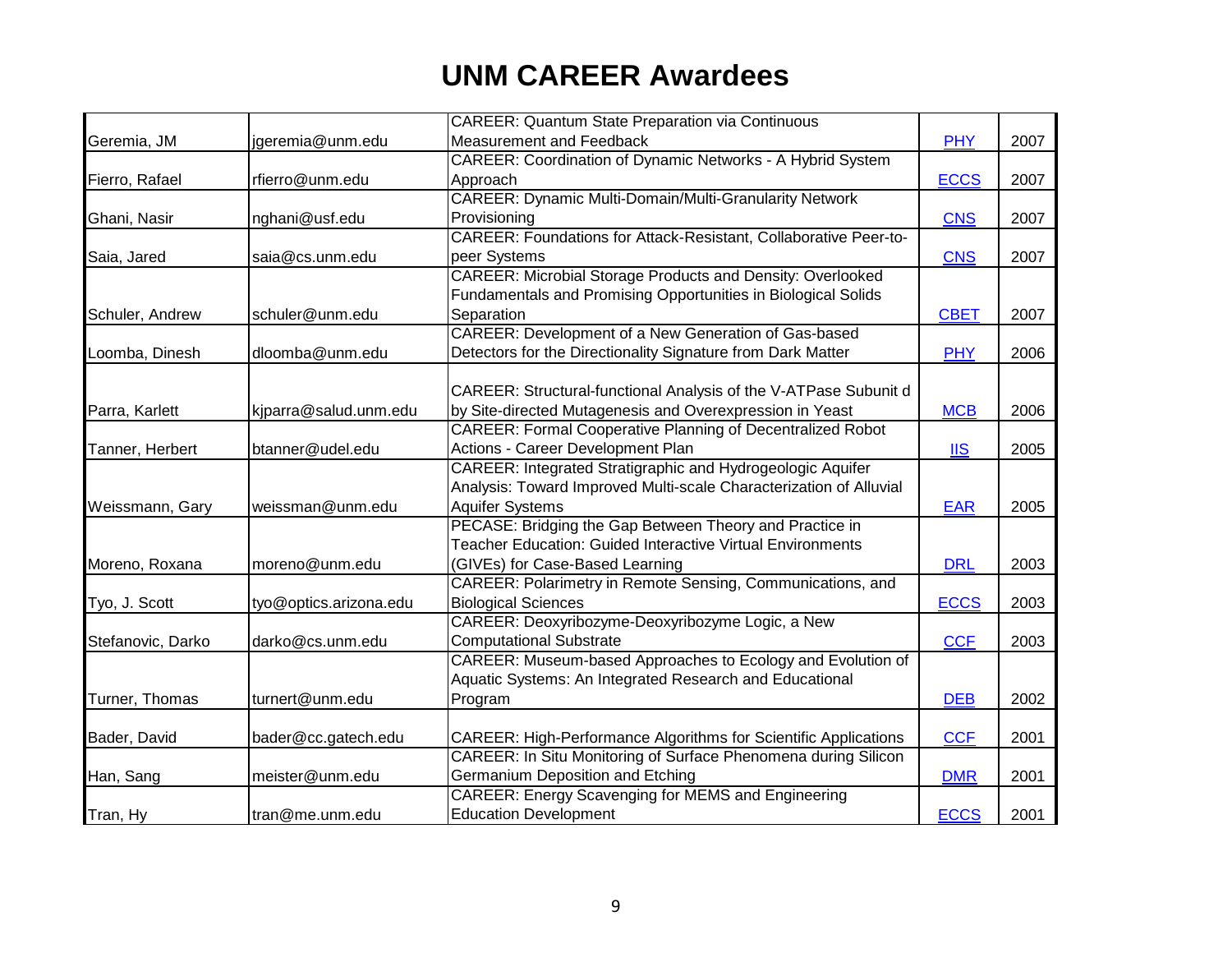|                                  |                       | CAREER: The Interstellar Disk-Halo Connection in Edge-on           |                            |      |
|----------------------------------|-----------------------|--------------------------------------------------------------------|----------------------------|------|
| Rand, Richard                    | rjr@unm.edu           | Galaxies - Bringing Research to a Large Audience                   | <b>AST</b>                 | 2000 |
|                                  |                       | <b>CAREER: Simulation and Control of Electron Dynamics in Thin</b> |                            |      |
| Evans, Deborah                   | debi@unm.edu          | <b>Films and Dendrimers</b>                                        | <b>CHE</b>                 | 1999 |
|                                  |                       | CAREER: Thermo-mechanical Reliability of Metal Interconnects in    |                            |      |
| Shen, Yu-Lin                     | shenyl@unm.edu        | Microelectronics                                                   | <b>CMMI</b>                | 1999 |
|                                  |                       | <b>CAREER: Bayesian Source Separation and Localization Using</b>   |                            |      |
| Pearlmutter, Barak               | barak@pearlmutter.net | Modular Neural Networks                                            | $\underline{\mathsf{IIS}}$ | 1997 |
|                                  |                       | CAREER: Investigation of Femtosecond Dynamics and Optical          |                            |      |
| Sheik-Bahae, Mansoor msb@unm.edu |                       | Switching in Active Semiconductors                                 | <b>ECCS</b>                | 1996 |
|                                  |                       | <b>CAREER: Hybrid Material Routes to Porous Amorphous Ceramics</b> |                            |      |
| Lopez, Gabriel                   | gplopez@unm.edu       | with Controlled Microstructure                                     | <b>CBET</b>                | 1996 |
| Miller, Robert                   | rdmiller@unm.edu      | CAREER: Immunological Development In A Marsupial                   | <b>MCB</b>                 | 1996 |
|                                  |                       |                                                                    |                            |      |
| Lester, Luke                     | lflester@vt.edu       | CAREER: The Development of Group-III Nitride LED's and Lasers      | <b>ECCS</b>                | 1995 |
|                                  |                       | CAREER: The Distribution of Optically-Obscured Galaxies, and       |                            |      |
| Henning, Patricia                | henning@phys.unm.edu  | Asymmetric Isolated Galaxies                                       | <b>AST</b>                 | 1995 |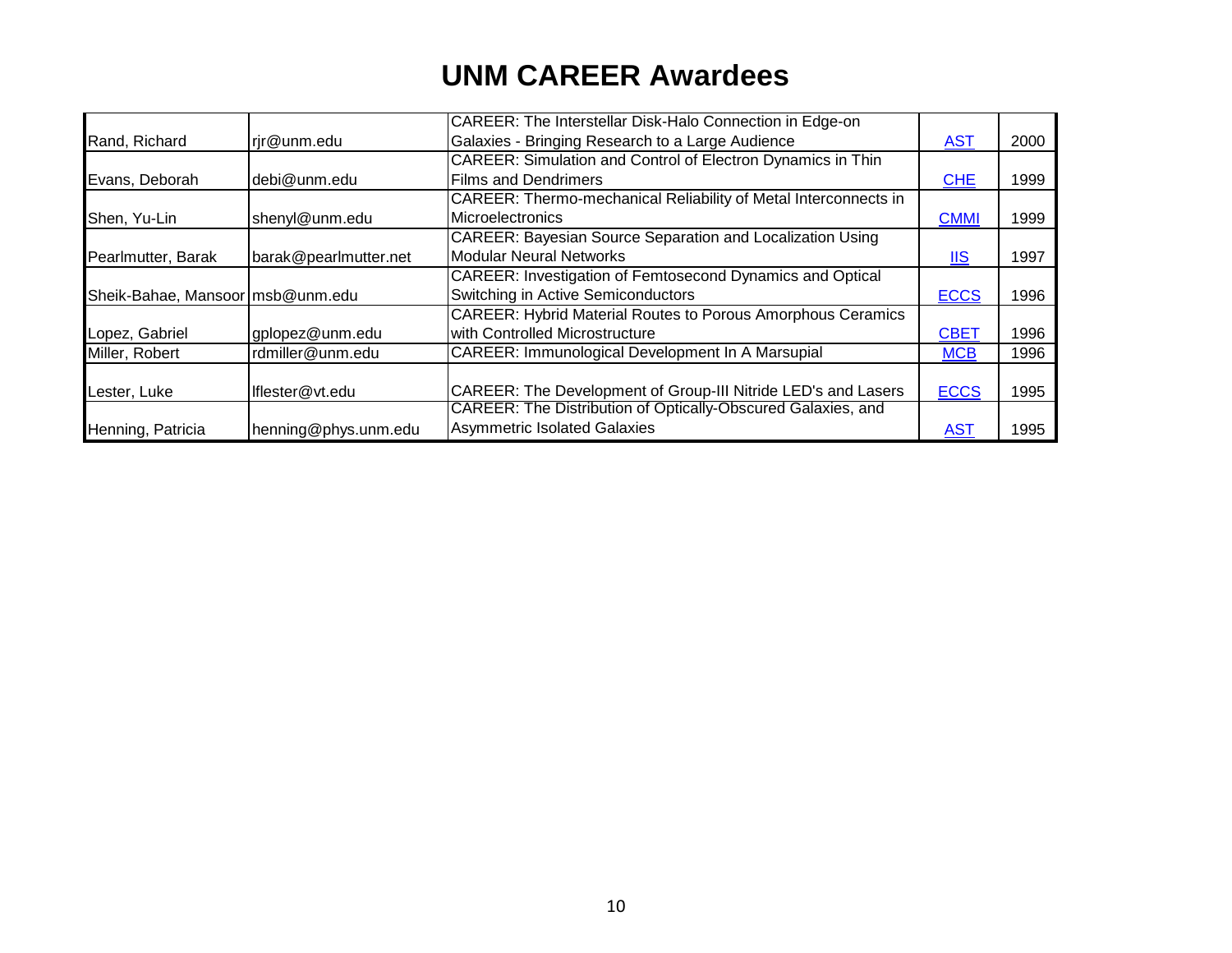*Chemical Engineering Education, 36*(1), 32-33 (Winter 2002).

#### **SO YOU WANT TO WIN A CAREER AWARD**

#### **Richard M. Felder North Carolina State University**

The NSF Early Faculty Development (CAREER) Program Award is the most sought-after recognition a new faculty member can receive. Besides being an impressive addition to the recipient's resume, the award gives major bragging rights to his or her department and institution. As soon as most new assistant professors move into their offices and boot up their computers, they are expected to begin work on their CAREER proposals and if they don't make it on the first attempt they are expected to keep plugging away until they either win the award or are no longer eligible.

When I recently had the pleasure of serving on an NSF review panel, I noticed that certain common mistakes tended to land proposals in the "Sorry—good try, but not quite good enough to get funded" category. If you're a new faculty member planning to go for a CAREER award, you might consider taking several precautions to avoid these mistakes.

According to the NSF program solicitation, CAREER proposals must include "creative, integrative, and effective research and education plans," and show "excellence *in both* education and research." The most common mistake I've seen is discounting the importance of the education part. It appeared that many of the authors of proposals I reviewed worked long and hard on their research plans, then thought briefly about their education plans and wrote one or two cursory paragraphs about sponsoring undergraduate research projects or developing a new graduate course related to the proposal topic. With very few exceptions, those proposals were not funded.

This outcome makes sense if you think about it. Most CAREER applicants have spent at least four years thinking about the research topic of their proposals and are also smart enough to get knowledgeable senior colleagues to review their research plans. Those plans are consequently excellent in most proposals that make it past the first cut, which means that the education plans often determine who gets the awards. If the education plans are hastily or unimaginatively written, the proposals are not likely to be competitive.

Here are several more specific suggestions.

- *Read the program solicitation carefully and follow all instructions.* When the solicitation says that the program wants an integrated plan of research and education, provide exactly that. When it tells you that you must obtain the written endorsement of your department head and your bio must contain no more than 10 references and your project description has a 15-page maximum and you may submit letters of support from prospective collaborators but not reference letters, believe it.
- *After you have outlined your plans, run your ideas by the CAREER contact person in the NSF division or program to which you plan to submit.* This is legal; in fact, NSF program officers expect it. You will find them extremely helpful—they don't want you to waste your time, reviewers' time, and ultimately their time by writing a proposal that doesn't fit their program's goals and guidelines. They might recommend modifications that would make your proposal more suitable for them, or they might suggest sending the proposal to another program for which it would be a better fit.
- *Do a thorough literature review and make sure you cite the most important theoretical and experimental* work and most important researchers in the areas covered by the proposal. Search the literature in the area of the education part as well: if you're proposing a new approach to cooperative learning or distance education or K-12 outreach or the undergraduate laboratory, be sure to find the relevant published work and cite it. Ignoring important research in your proposal reflects poorly on your expertise and looks like you haven't done your homework, and omitting an important researcher will also do very little for your cause, especially if he or she turns out to be a reviewer. Try to avoid negativity in your citations, proposing to build on previous work rather than correcting it "*Frobish [1998] attempted something similar but got it*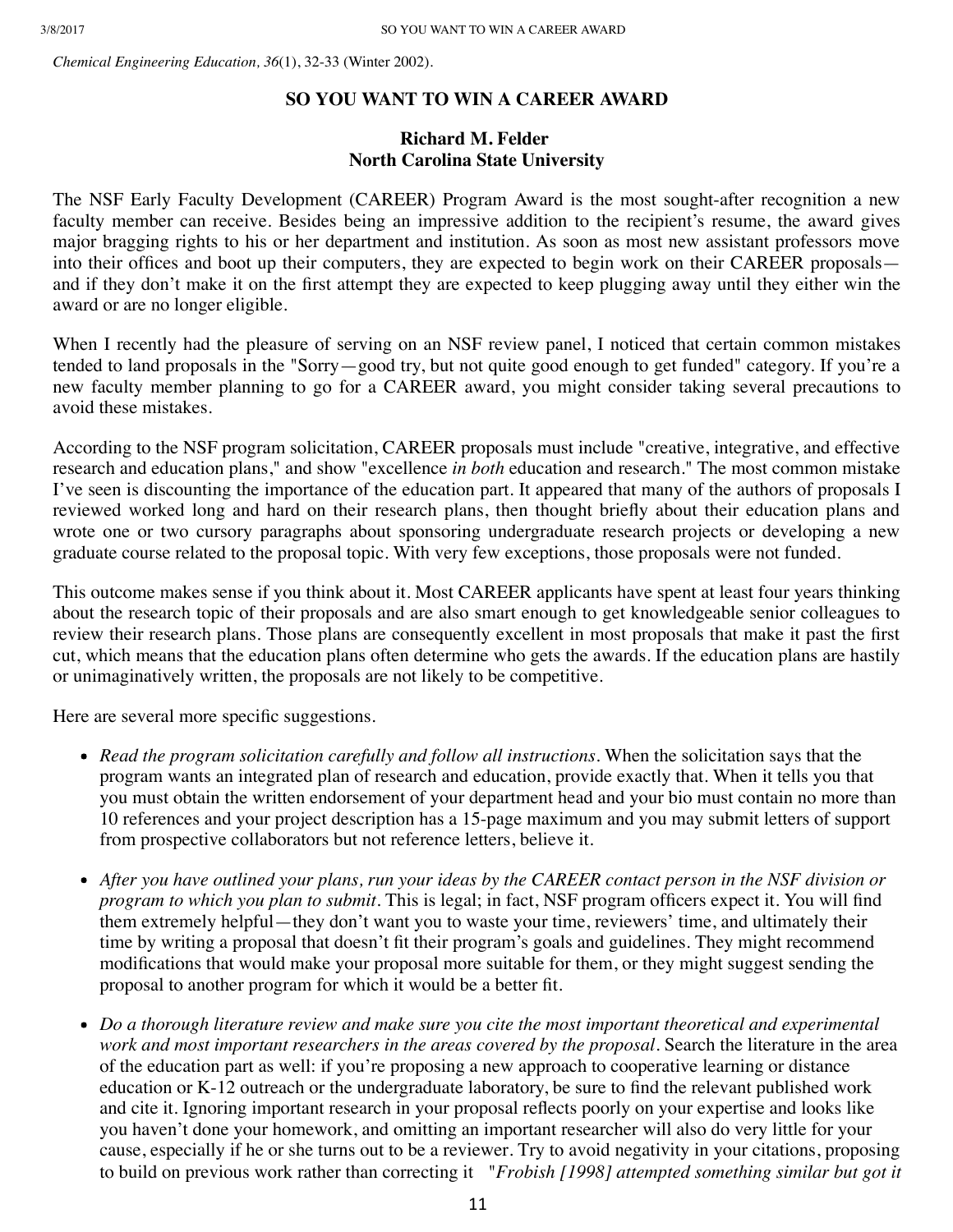#### 3/8/2017 SO YOU WANT TO WIN A CAREER AWARD

*all wrong—my work will repair his blunders*" is likely to backfire on you. You'd be surprised at how often those important people will get to review your proposals and how surly they can become if they don't see their names in the reference list or their work is trashed.

- Pay attention to assessment, especially in the education plan. Be specific about how you will know whether your research and education plans were successful. State your hypotheses, itemize the data you plan to collect, and make explicit connections between the hypotheses and the data. If you're trying something novel in your education plan (or if your research involves teaching and learning) and your "assessment" consists only of surveying students to see how they liked it, you will not get a warm reception from the reviewers. What they want to know is how you plan to demonstrate that your intervention improved learning or skill development or retention in engineering or science.
- *Don't overreach*. If you submit a proposal for a five-year \$300,000 study and propose to do research that would clearly require a large team of investigators and a much higher level of funding, it will probably not be funded, especially if you're also going to be teaching three courses a semester throughout the award period. You're much better off proposing something of more limited scope that you have a reasonable chance of accomplishing.
- Don't forget that you're writing a career development plan and not just a research proposal. In the project description and/or the biographical sketch, take a little time to spell out your long-range goals and how the proposed work will further them.
- *Push your credentials.* A biography in a proposal is not a good place to be modest. Include anything that suggests your ability to carry out your plans successfully—prior job and research experience, publications (summarize the relevant findings if they're not in your project description), awards, collaborations with leaders in the field, and so on. Since you can't include reference letters in the proposal, the only one in a position to blow your horn is you—and you can be sure that your competitors will be blowing theirs.
- Get internal feedback before submitting the proposal. Beg, bribe, do whatever it takes to get knowledgeable colleagues to act like picky NSF reviewers and bleed red ink all over your proposal draft. Ask them to focus on the things that the real reviewers will be rating: (a) the "intellectual merit of the proposed activity," (b) the "broader impacts of the proposed activity," (c) the level of integration of research and education, and (d) the degree to which the work will "broaden opportunities and enable the participation of all citizens—women and men, underrepresented minorities, and persons with disabilities."<sup>1</sup> Revise the proposal to take into account the criticisms and suggestions you get, and *then* send it in.

Doing all these things may not make your proposal a guaranteed winner, but it will unquestionably improve your odds. Good luck.

#### **Reference**

1. <*http://www.nsf.gov/pubs/2001/nsf0184/nsf0184.htm*>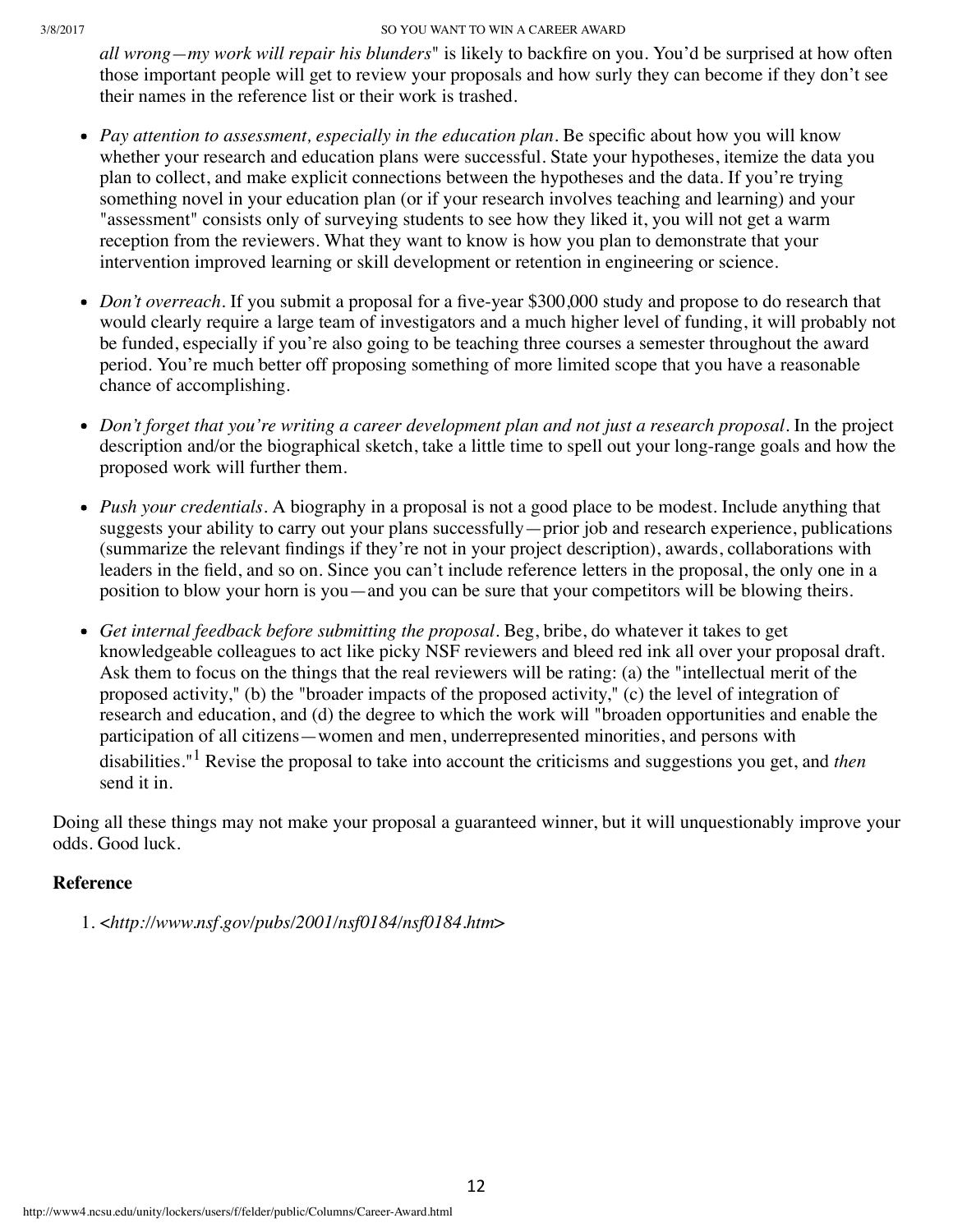### **CAREER Workshop Contact Information**

#### **FACULTY RESEARCH DEVELOPMENT OFFICE STAFF**

Mary Jo Daniel, Ph.D. Director Email: [mjdaniel@unm.edu](mailto:mjdaniel@unm.edu)  Phone: (505) 277-0168 Faculty Research Development Office

Monica Fishel Faculty Research Support Officer Email: [mlfishel@unm.edu](mailto:mlfishel@unm.edu) Phone: (505) 277-8114 Faculty Research Development Office

Carman Melendrez, Ph.D. Faculty Research Scholar Email: [carmanmelendrez@unm.edu](mailto:carmanmelendrez@unm.edu) Phone: (505) 277-0700 Faculty Research Development Office

Stephanie Tofighi, M.S.P.P. Faculty Research Support Officer Email: [sctofighi@unm.edu](mailto:sctofighi@unm.edu) Phone: (505) 277-7452 Faculty Research Development Office

#### **COLLEGE EMBEDDED FACULTY SUPPORT TEAM**

Mary Woodruff Contract & Grant Administrator Email: [mwoodr01@unm.edu](mailto:mwoodr01@unm.edu) Phone: (505) 277-0071 [School of Architecture+Planning Research](http://saap.unm.edu/resource-center/sap-people/research-support.html)

Jennifer Kavka, CRA Faculty Research Support Officer Email: [jekavka@unm.edu](mailto:jekavka@unm.edu) Phone: (505) 277-5508 [College of Arts & Sciences Research](http://asresearch.unm.edu/index.html)

Elizabeth Nocella Sr. Contract & Grant Administrator Email: [enocella@unm.edu](mailto:enocella@unm.edu) Phone: (505) 277-2111 [College of Fine Arts Research](http://finearts.unm.edu/cfa-research/)